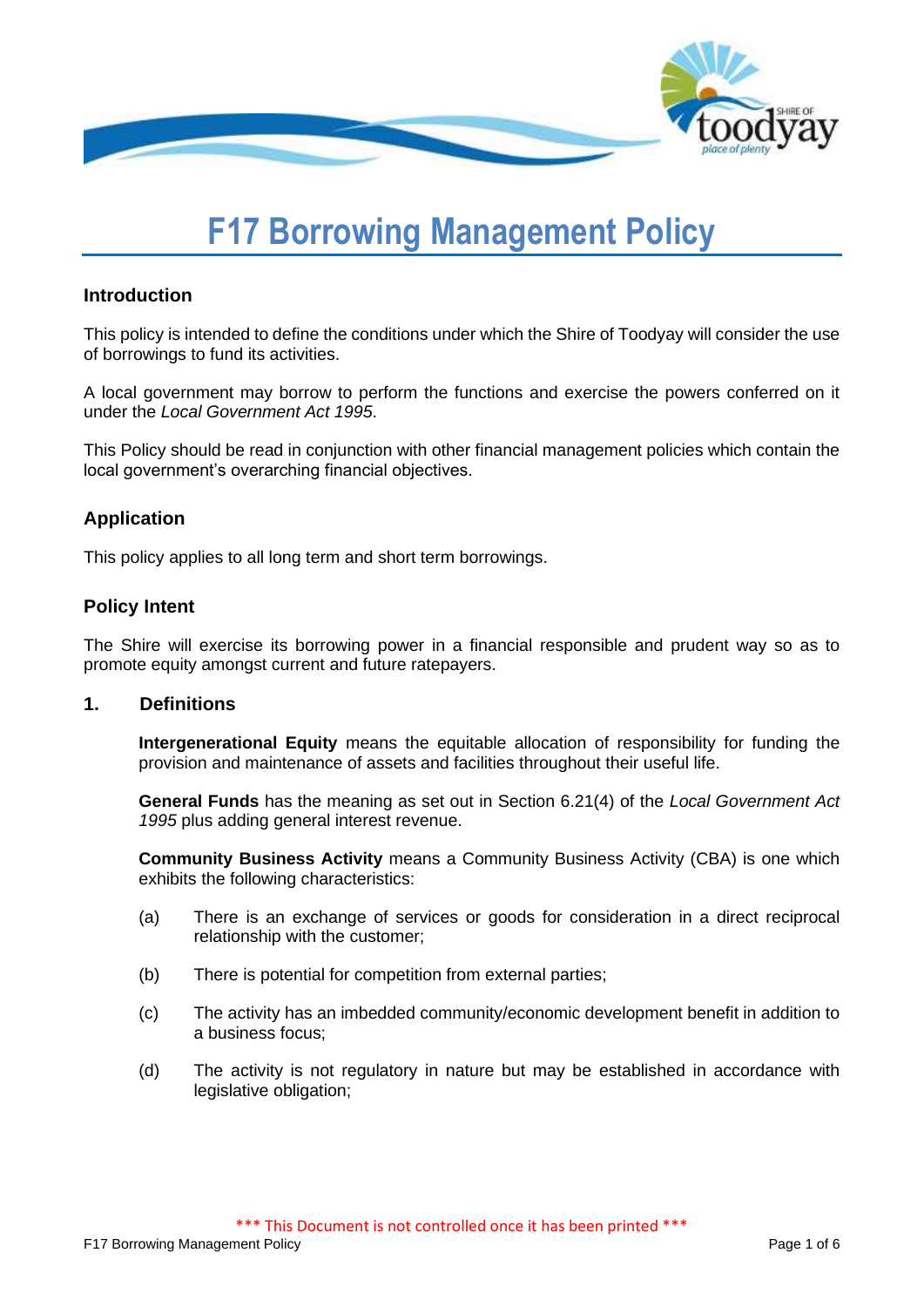- (e) The activity is capable of being outsourced in part or in full; and
- (f) The activity may be subject to the requirements of the National Competition Policy.

**Commercial Activities** means in the context of a local government function is one which exhibits the following characteristics:

- (a) There is an exchange of services or goods for consideration in a direct reciprocal relationship with the customer;
- (b) There is an expectation of profit;
- (c) There is, or potential for, competition from external parties;
- (d) The activity does not emanate from a regulatory power; and
- (e) The function may be subject to the requirements of the National Competition Policy.

# **2. Overview**

The following is a general description of the Shire's Policy objectives with respect to borrowing management:

- (a) Prudently manage the Council's borrowing to ensure sustainable funding;
- (b) Minimise borrowing costs;
- (c) Manage short-term cash flows in an efficient and prudent manner;
- (d) Maintain market confidence in the local government's credit worthiness and financial stability;
- (e) Plan future cash flow needs to assist with borrowing decisions; and
- (f) Maintain sufficient liquidity to meet planned and un-planned cash flow needs.

### **3. Matching Revenue Sources to Service Debt**

To achieve prudent use of the Shire's borrowing powers, debt repayments must be:

- (a) Matched by investments of assets that produce or have the potential to produce income that can service the debt; or
- (b) Matched by binding agreements entered into with external parties to service the debts (e.g.: self-supporting loans for community groups); or
- (c) Supported by identified specified revenue sources (such as rates or fees and charges or identified reductions in future operating expenditure) sufficient to match the repayment schedule.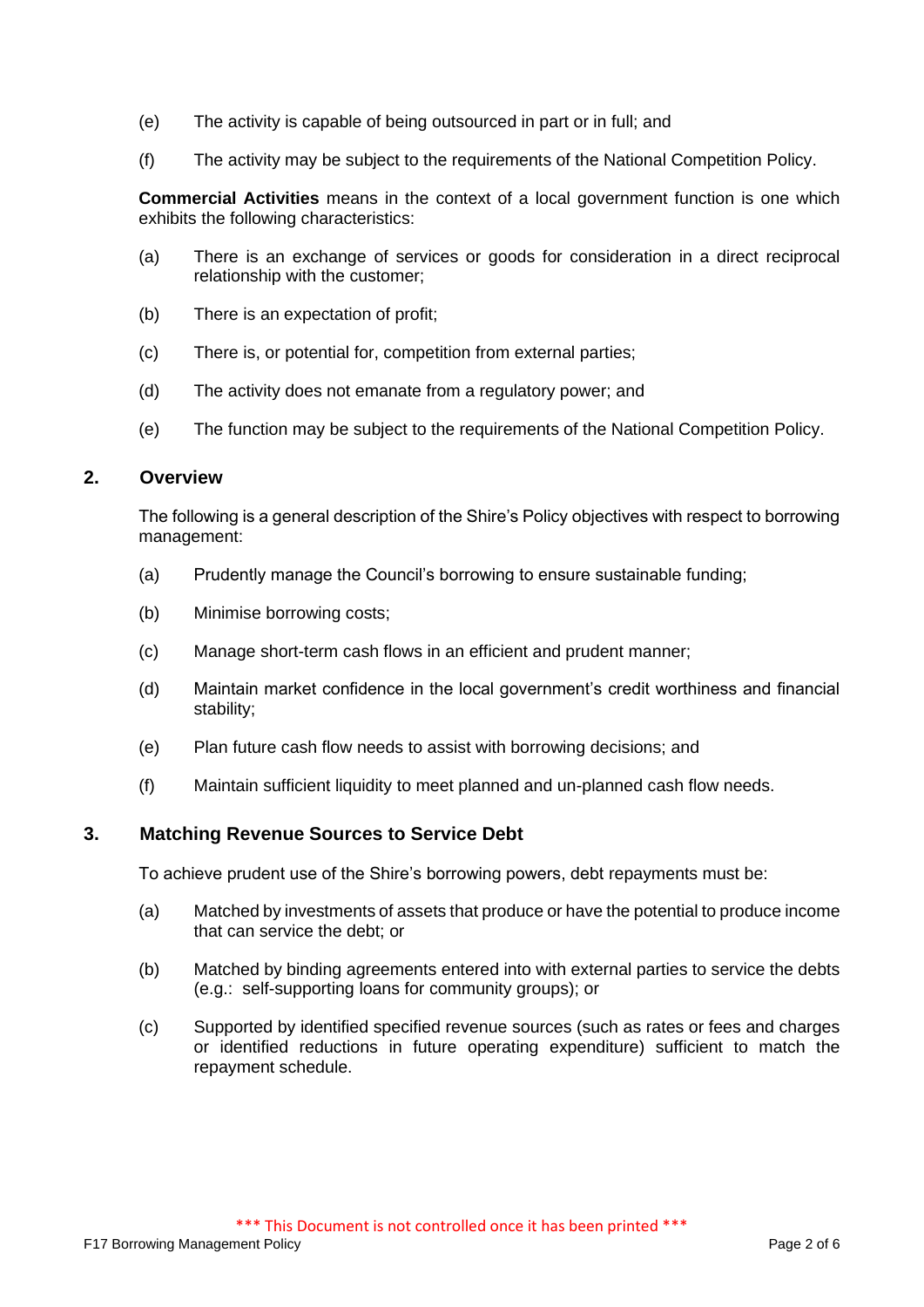# **4. Purpose of Borrowing**

Borrowing is acceptable to fund:

- (a) Short-term peak working capital requirements (overdraft or short-term fixed amounts);
- (b) Investment in Major Land Transactions (Post Business Plan adoption);
- (c) Investments in Major Trading Undertakings (Post Business Plan adoption);
- (d) Investment in a Community Business Activity;
- (e) Capital expenditure that provides a new intergenerational service or renews an existing service; or
- (f) Transitional/bridging funding for projects or acquisitions.

Borrowing in exception to this Policy would only occur in either an emergency or when considered necessary and financially prudent on a case-by-case basis. In such cases, the Council would consider the:

- (a) Special circumstances;
- (b) Nature of the borrowing;
- (c) Its repayment terms; and
- (d) Source of funding.

The Shire will not use loans to fund acquisition, replacement or renewal of assets that is expected to occur on an annual or similar basis at approximately the same level each year i.e. recurrent capital works such as road resurfacing, plant replacement, information technology, office equipment acquisitions. This type of expenditure shall be funded through operating streams such as rates, fees and charges, and operating grants.

# **5. Term of Debt**

The maximum debt repayment period will be determined by taking into account:

- (a) The expected useful lives of assets financed by the debt; and
- (b) Considerations relating to intergenerational equity.

Debt repayment levels (both interest and principal) will be determined by:

- (a) The need to maintain prudent and sustainable debt levels;
- (b) Comparison with the borrowing levels of Western Australian Local Governments with similar economic profiles;
- (c) Prevailing interest rates and possible future movements;
- (d) The need to re-negotiate borrowings at future periods;
- (e) The cash flow forecasts of any supporting asset used as a source of funds to service the debt; and

\*\*\* This Document is not controlled once it has been printed \*\*\*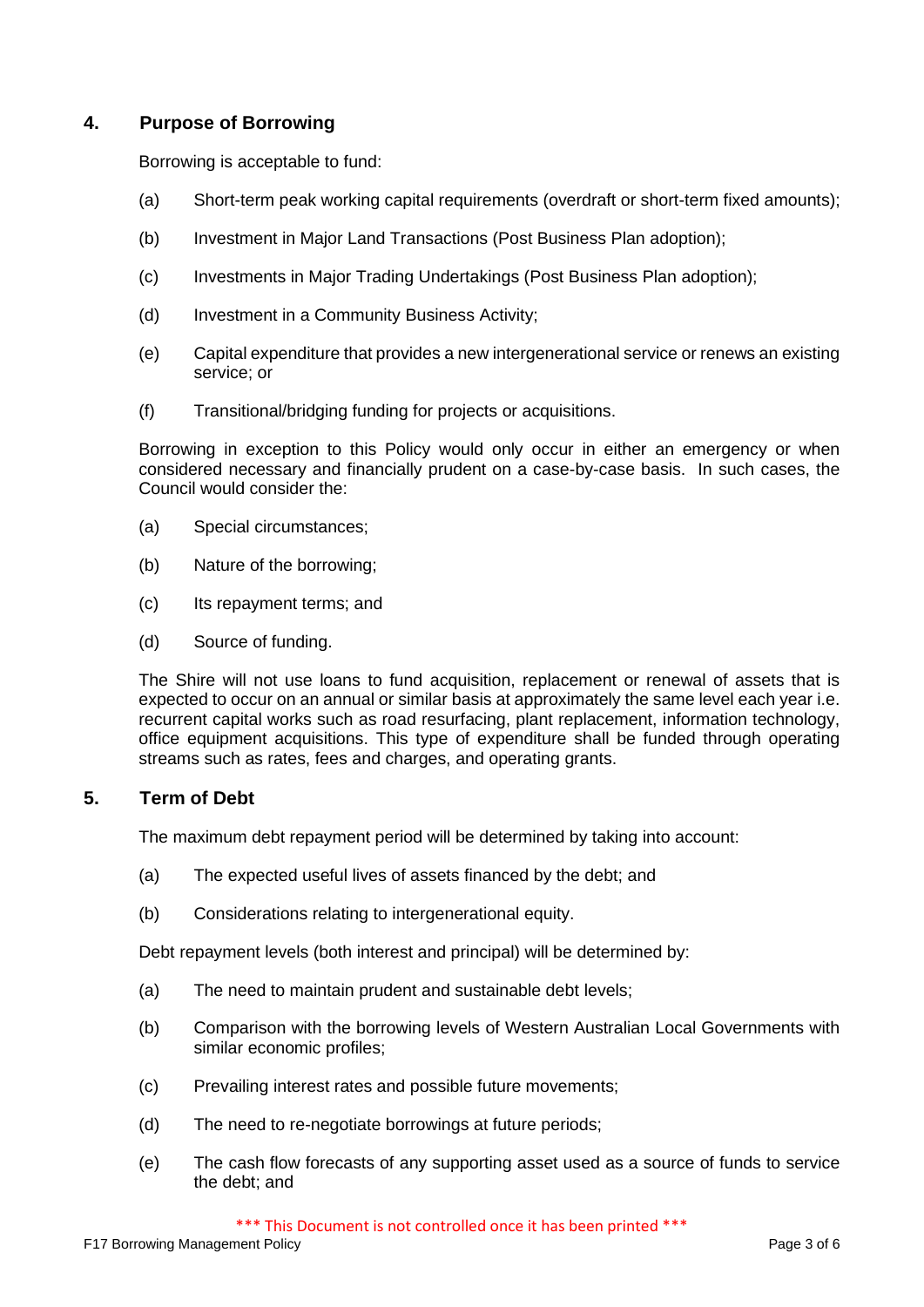(f) The transitional or bridging nature of the borrowing.

The Council will consider its forecast borrowing requirements as part of its:

- (a) Strategic Community Plan;
- (b) Long-Term Financial Plan;
- (c) Asset Management Plan; and
- (d) The adoption of the Annual Budget.

#### **6. Borrowing Parameters**

Prior to undertaking any borrowing, the Shire shall assess its capacity to pay to ensure that the community is not burdened with unnecessary risk. The Shire will report on its capacity to pay on an annual basis and publish its results in the annual report.

When assessing the borrowing ratios, consideration will be given to Community goals outlined in the Strategic Community Plan, economic earnings potential of the asset being acquired and all alternative options for undertaking the project without borrowing. When assessing the borrowing ratios, consideration will be given to the economic earnings potential of the asset being acquired or constructed.

# **7. Restriction on Borrowing**

The policy will ensure that all borrowing transactions are conducted in accordance with relevant statutory requirements as contained in the *Local Government Act 1995*, the *Local Government (Financial Management) Regulations 1996* and Australian Accounting Standards, whilst minimising the cost of the debt.

Borrowings shall be undertaken in Australia and be in Australian dollars so as to ensure the Shire is not exposed to foreign currency risks.

Local government loan application guidelines published by the Western Australian Treasury Corporation (WATC) from time to time will also limit the amount of borrowings that can be undertaken.

In accordance with section 6.21 of the *Local Government Act 1995,* the only security that will be offered in return for the borrowings, shall be the general funds of the Shire.

### **8. Interest Rate Risk**

To promote interest rate predictability and a linkage with nominated revenue sources, the Shire's preferred borrowing instrument is a fixed interest rate debenture. Within any total loan portfolio, the maximum amount of loans with a variable floating interest rate is not to exceed 15%.

# **9. Institution Selection**

In selecting the lender, the Shire will undertake a transparent process which tests the current credit market and displays good governance principals.